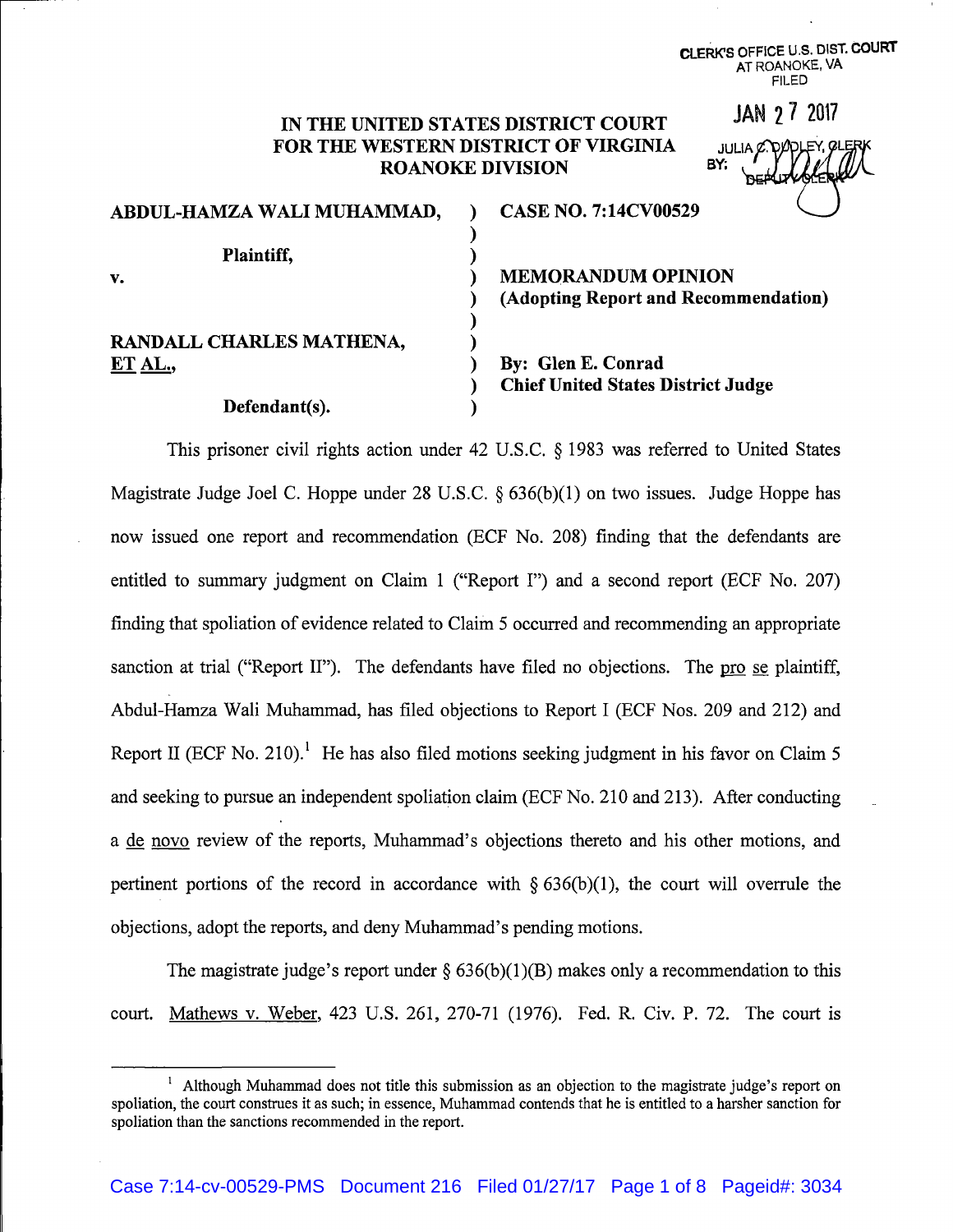charged with making a de novo determination of any portions of the magistrate judge's recommendation to which a specific objection is made. 28 U.S.C.  $\S 636(b)(1)(C)$ .

#### Report I: Summary Judgment on Claim 1

Muhammad is an inmate at Red Onion State Prison ("Red Onion"). Muhammad's complaint, as amended (ECF Nos. 1 and 13), alleged in Claim 1 that Defendants Day, Kegley, and Mathena violated his procedural due process rights related to an Institutional Classification Authority ("ICA") hearing on May 21, 2014. Previously, the court denied dismissal of this part of Claim 1, but granted the defendants a second opportunity to seek summary judgment. (See ECF No. 168-69.)

Report I recommends finding that the defendants' classification decisions on May 21, 2014, and during a subsequent appeal, did not deprive Muhammad of a protected liberty interest without due process. Once an inmate is classified to Level S (long-term, administrative segregation), to obtain a reduction in that classification under the prison's voluntary, segregation reduction step-down program, he must meet certain requirements, including completion of the Challenge Series workbooks. Muhammad completed this series and was briefly reclassified to Level 6, the first step in transitioning from segregated confinement to a general population setting. In June 2013, Muhammad incurred several disciplinary charges and was reclassified to Level S. By May 2014, charge-free for eight months, Muhammad demanded reduction to Level 6 again. The ICA determination was to deny this reduction, based on Muhammad's failure to redo the Challenge Series after his reclassification to Level S. Muhammad claimed that the stepdown policy did not require a second completion of the Challenge Series and that his failure to meet this requirement of the voluntary step-down policy could not be a valid reason to refuse the reduction from Level S.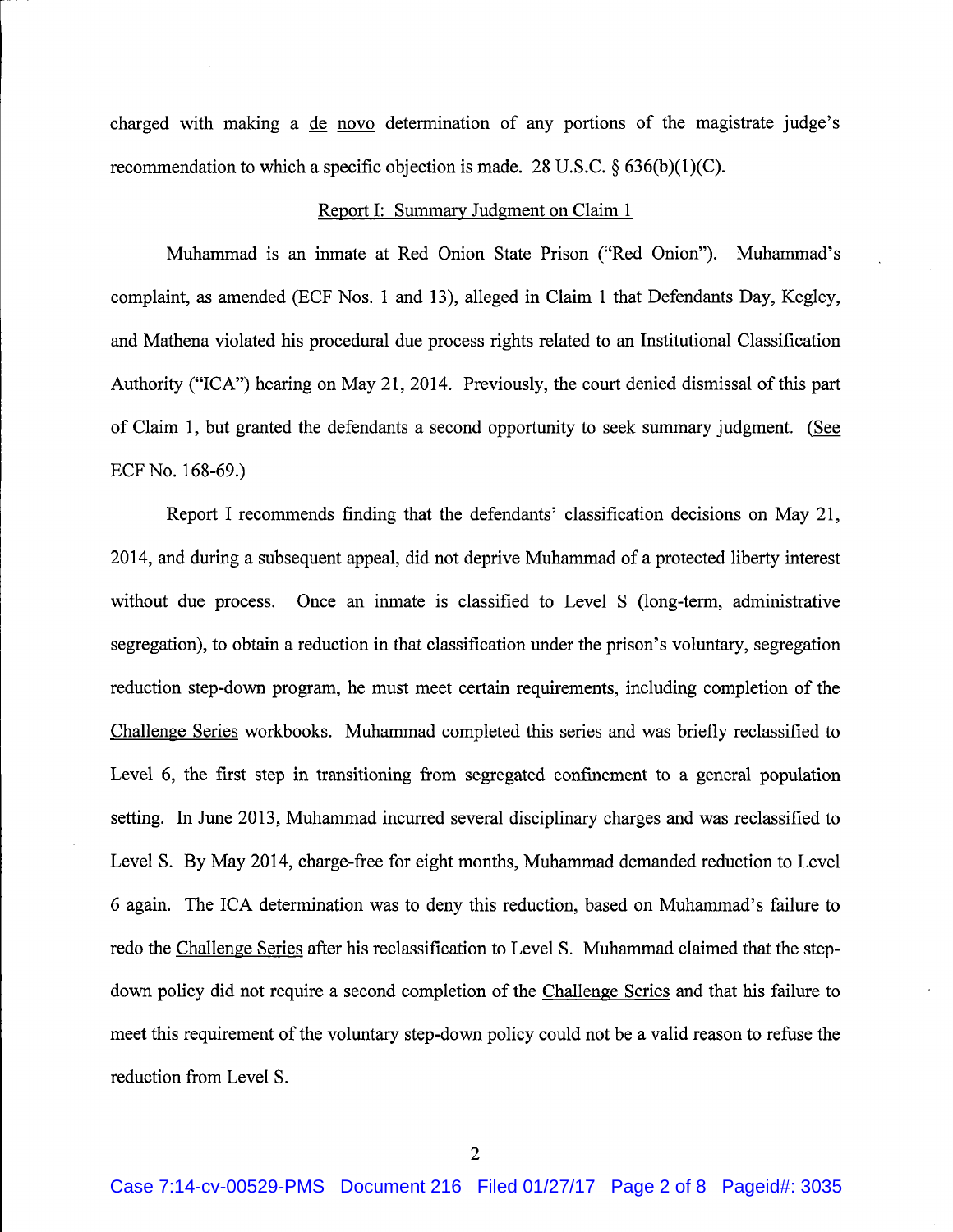The parties agree that the Virginia Department of Corrections ("VDOC") policy requiring ICA review of inmates' segregation status every ninety days creates a potential liberty interest in avoiding transfer to, or retention in, Level S and its "more adverse conditions of confinement." (Report I, at 6) (quoting Wilkinson v. Austin, 545 U.S. 209, 221 (2005)). The report recommends findings of fact and conclusions of law that Muhammad did not have a constitutionally protected liberty interest in being released to the general population because he did not show that the conditions he experienced in Level S presented atypical and significant hardship compared to the expected conditions of his prison sentence.<sup>2</sup> See Sandin v. Conner, 515 U.S. 472, 483-84 (1995). In the alternative, the report also finds that the procedural protections Muhammad received met constitutional requirements.

In his objections, Muhammad largely reiterates arguments he has previously raised. The court has reviewed, de novo, the arguments and the record, and finds no factual or legal basis here for rejecting or amending the findings and conclusions of the report.<sup>3</sup> Accordingly, the court will overrule the objections, adopt Report 1, and grant the defendants' summary judgment motion as to Claim 1.

 $2\degree$  The report also notes that these findings and conclusions are consistent with recent decisions by the Hon. James P. Jones, United States District Judge in this district. (Report I, at 8-9) (citing, e.g., DePaola v. Virginia Dep't of Corr., No. 7:14CV00692, 2016 WL 5415903 (W.D. Va. Sept. 28, 2016)).

<sup>&</sup>lt;sup>3</sup> In his objection brief, Muhammad alleges for the first time that he suffers "atypical hardship" in Level S because he cannot participate in group religious services, in violation of his right to free exercise of his religious beliefs. Muhammad has not moved to amend his procedural due process claim with these unsworn allegations, and the court finds no justification for such an amendment at this late stage of the litigation. Moreover, Muhammad fails to show that the inability to practice group worship while in Level S is any different than restrictions on group worship that apply during a general population inmate's temporary assignment to segregated confinement for administrative reasons. Thus, he fails to show any ground here on which to find that Level S conditions meet the atypical hardship standard under Sandin so as to give rise to a constitutionally protected liberty interest. 515 U.S. at  $483 - 84$ .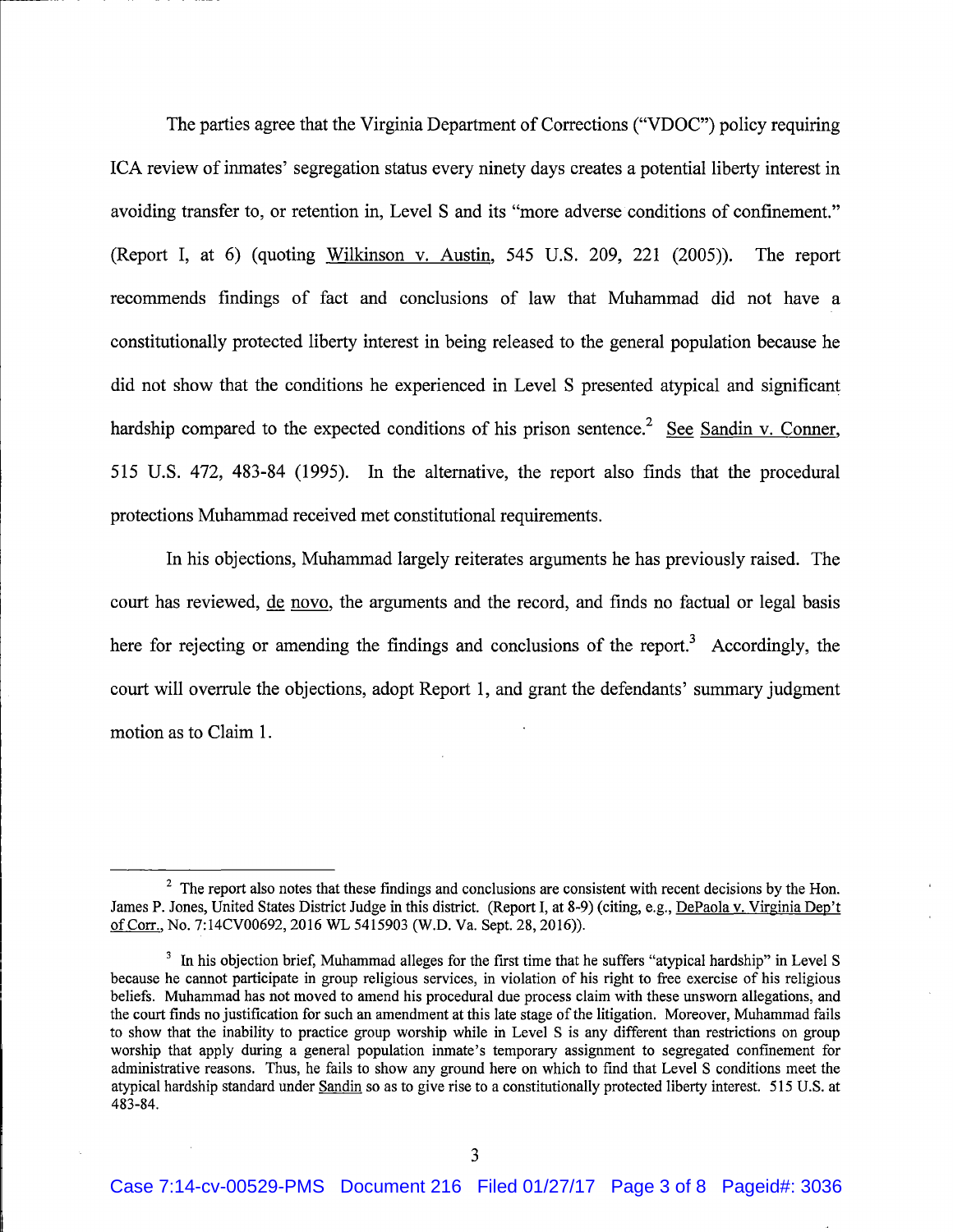#### Report II: Spoliation of Claim 5 Video

I

In Claim 5, Muhammad alleged that on January 5, 2013, Defendants C. Bishop and J.W. Coyle failed to intervene when Inmate Derrick Bratcher physically attacked him after they had been released for recreation. Muhammad claimed that Bishop attempted to intervene, but Coyle grabbed Bishop by the wrist and told him to let the beating continue. Bishop has denied any interference from Coyle. He has contended that Bratcher and Muhammad were fighting and that the officers, according to their training, waited to intervene until additional officers arrived to help. Based on the material disputes between these accounts, the court denied summary judgment.

Muhammad initially claimed that three officials (McOueen, Hall, and Mathena) intentionally destroyed surveillance camera footage of the January 2013 incident to hinder his litigation efforts. He sought to recover monetary damages from these individuals and to impose spoliation-based sanctions on the Claim 5 defendants. The court referred these spoliation issues to Judge Hoppe, who ordered briefing from the parties and conducted an evidentiary hearing.

Report II reflects the following factual findings related to spoliation. As a result of the altercation with Bratcher, officials charged and convicted Muhammad on an institutional charge of fighting. As early as January and February 2013, Muhammad asked officials to review and preserve surveillance camera footage of the altercation with Bratcher. During his appeal of the fighting charge, the warden's designee reviewed such footage, but found it inconclusive as to Muhammad's actions and denied the appeal. It is undisputed that after the grievance appeal, under a routine practice to record over past footage about every ninety days regardless of inmate requests for preservation, the January 5, 2013, footage was recorded over and lost. At the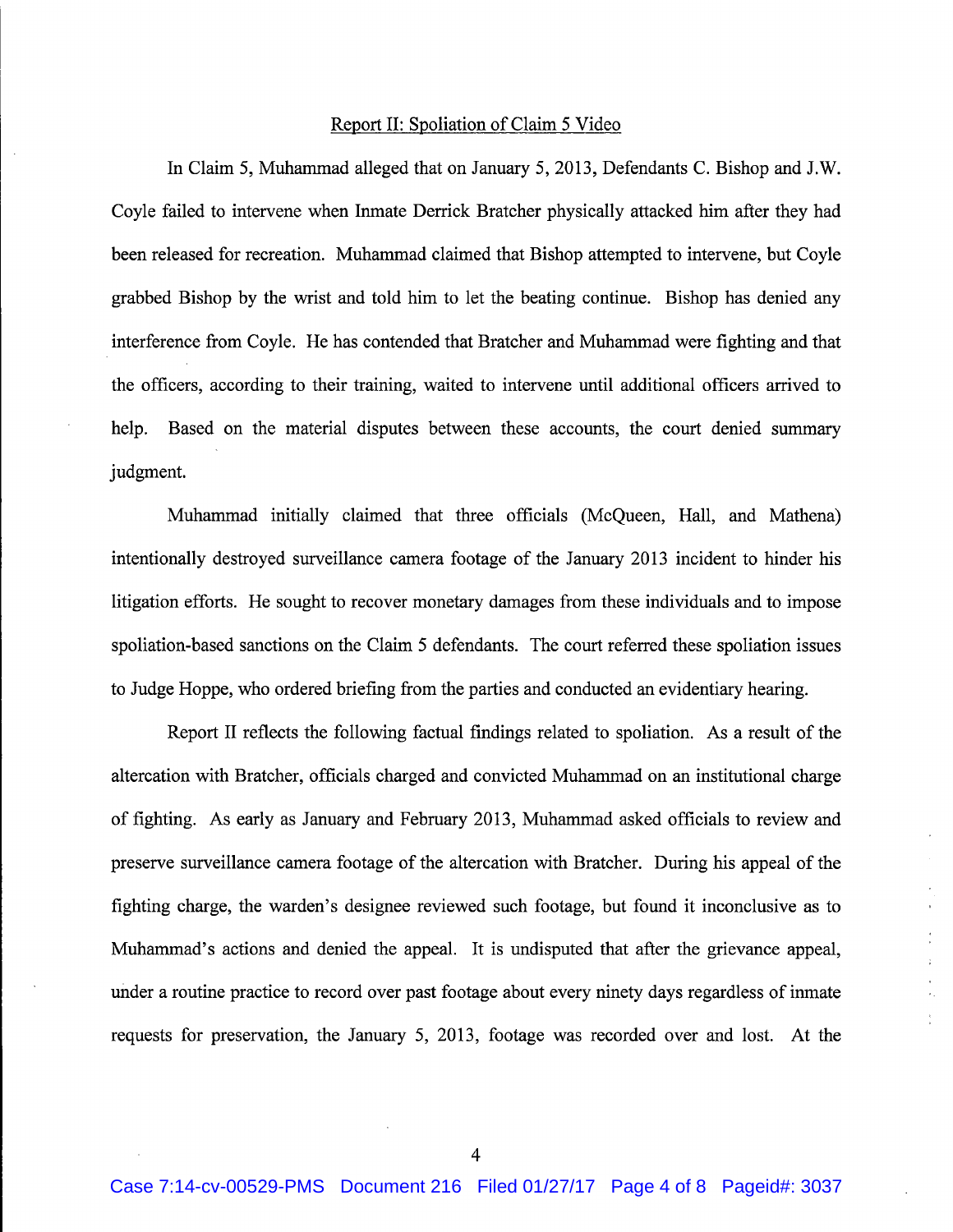evidentiary hearing in this case, Muhammad requested that the court instruct the jury at trial that it could infer that the contents of the missing video were adverse to the Claim 5 defendants.

The report concludes from the evidence that the missing video footage was relevant to Muhammad's Claim 5, and that officials negligently breached a duty to preserve it. The report further concludes, however, that Muhammad has no separate cause of action under federal or state law for monetary damages against McQueen, Mathena, and Hall related to spoliation of the footage. The report also finds that although the defendants to Claim 5 (Bishop and Coyle) personally committed no misconduct related to the failure to retain the desired footage, imputation to these defendants of other officials' negligent spoliation is necessary to avoid unfair prejudice to Muhammad.

Under Rule  $37(e)(2)$  of the Federal Rules of Civil Procedure, the court may impose certain types of sanctions "only upon finding that the party acted with the intent to deprive another party of the information's use in the litigation  $\dots$ ." These special sanctions for intentional spoliation include imposition of "[a presumption] that the lost information was unfavorable" to the defendants, or dismissal or default judgment. Id. On the contrary, "upon finding prejudice to another party from [unintentional] loss of the information, [the court] may order measures no greater than necessary to cure the prejudice." Rule  $37(e)(1)$ .

The report notes that Muhammad has not been irreparably prejudiced by the loss of the video footage. Evidence in the record indicates that the footage did not include audio and creates uncertainty that the footage even showed the defendants' conduct during Muhammad's altercation with Bratcher. Although the footage more likely showed Muhammad's own conduct to some extent, he can present testimony, including his own, on this issue without the footage.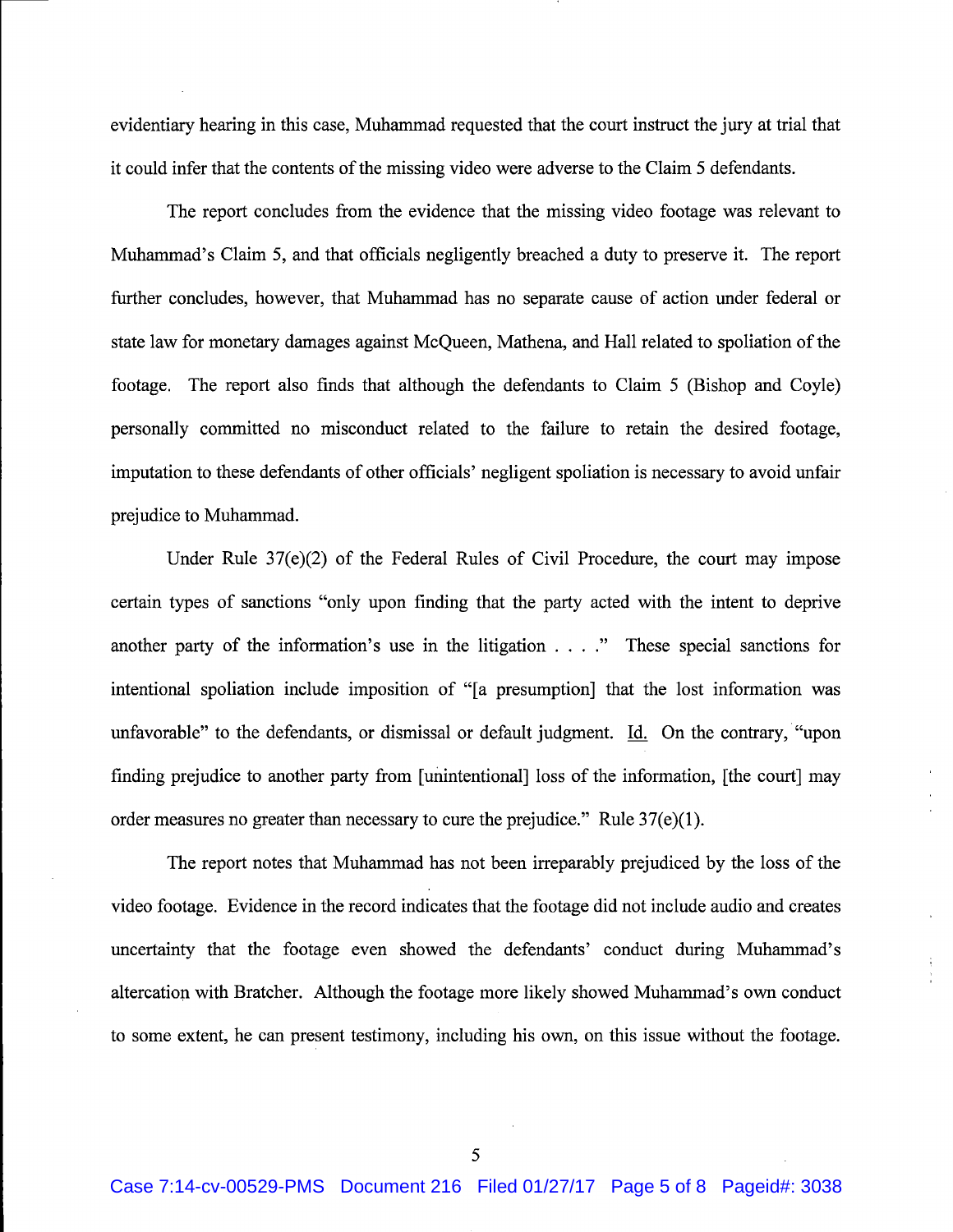Ultimately, the report recommends that, as appropriately measured sanctions for the negligent spoliation of the footage,

the Court should forbid the Defendants from putting on evidence relating to the fact of Muhammad's disciplinary charges and conviction (to the extent such evidence would otherwise be admissible) or to the actual contents of the video itself, including the written decision rejecting Muhammad's disciplinary appeal. In addition, the Court should instruct the jury that a recording of the January 5 altercation was made, Muhammad requested that it be preserved, but it was subsequently lost through no fault of Muhammad's, and the jurors should not assume that the lack of corroborating objective evidence undermines Muhammad's version of events surrounding the fight.

## (Report 19.)

The defendants do not object to these proposed sanctions. Muhammad also has made no particularized objection to the correctness of the factual findings and legal conclusions, as reflected in the report. "[I]n the absence of a timely filed objection, a district court need not conduct a de novo review, but instead must only satisfy itself that there is no clear error on the face of the record in order to accept the recommendation." Diamond v. Colonial Life  $\&$ Accident Ins. Co., 416 F.3d 310, 315 (4th Cir. 2005) (internal quotation marks omitted). Based on those findings and conclusions, and finding no clear error, the court will adopt these portions of the report.

As stated, the court construes Muhammad's separate motion regarding spoliation as an objection to the report, seeking a harsher spoliation sanction, based on newly raised allegations about John Walrath, former assistant warden at Red Onion. (ECF No. 213.) This submission, titled "motion for reconsideration to reinstate" a separate spoliation claim, states that the spoliation was intentional. According to Muhammad's unsworn motion, after Walrath became warden at River North Correctional Center ("River North"), he was allegedly terminated for ordering destruction of video footage related to a use of force against an inmate. Muhammad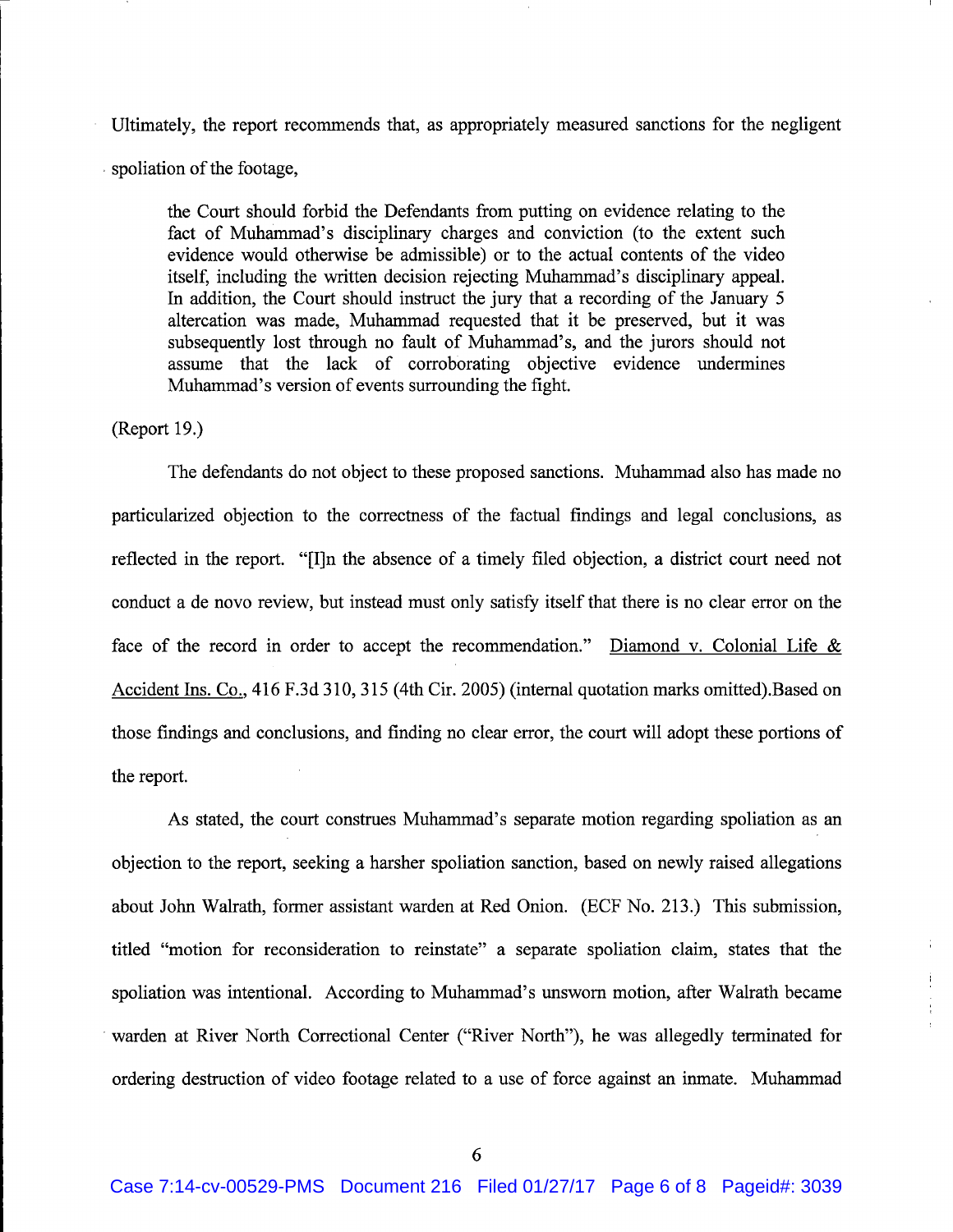asserts that this "evidence" warrants imposition of a harsher spoliation sanction than the report recommends. However, Muhammad offers no other, admissible evidence in support of his conclusory assertion that the spoliation at Red Onion was intentional. Moreover, the court, in de novo review of the report and the record, does not find any factual or legal basis for this contention. Accordingly, the court will overrule Muhammad's objection, adopt the report, and impose the recommended spoliation sanctions at the trial on Claim 5.

Muhammad also seeks to pursue a separate claim for damages against Mathena, McQueen, and Walrath, based on the allegation that these defendants intentionally destroyed video footage at Red Onion in 2013. The report finds no legal basis under federal or state law for a separate spoliation claim against officials who failed to preserve evidence. See, e.g., Silvestri v. Gen. Motors Corp., 271 F.3d 583, 590 (4th Cir. 2001) ("[W]hile the spoliation of evidence may give rise to court imposed sanctions . . . the acts of spoliation do not themselves give rise in civil cases to substantive claims or defenses."); Bass v. E.I. DuPont de Nemours & Co., 28 F. App'x 201, 206 (4th Cir. 2002) ("Virginia does not recognize a tort based on spoliation of evidence.") (citation omitted). Accordingly, the court must deny Muhammad's motion (ECF No. 213) as futile.

Finally, Muhammad has moved for judgment as a matter of law on Claim 5 (ECF No. 210). Because material factual disputes remain at issue for trial on this claim, however, the court must deny this motion.